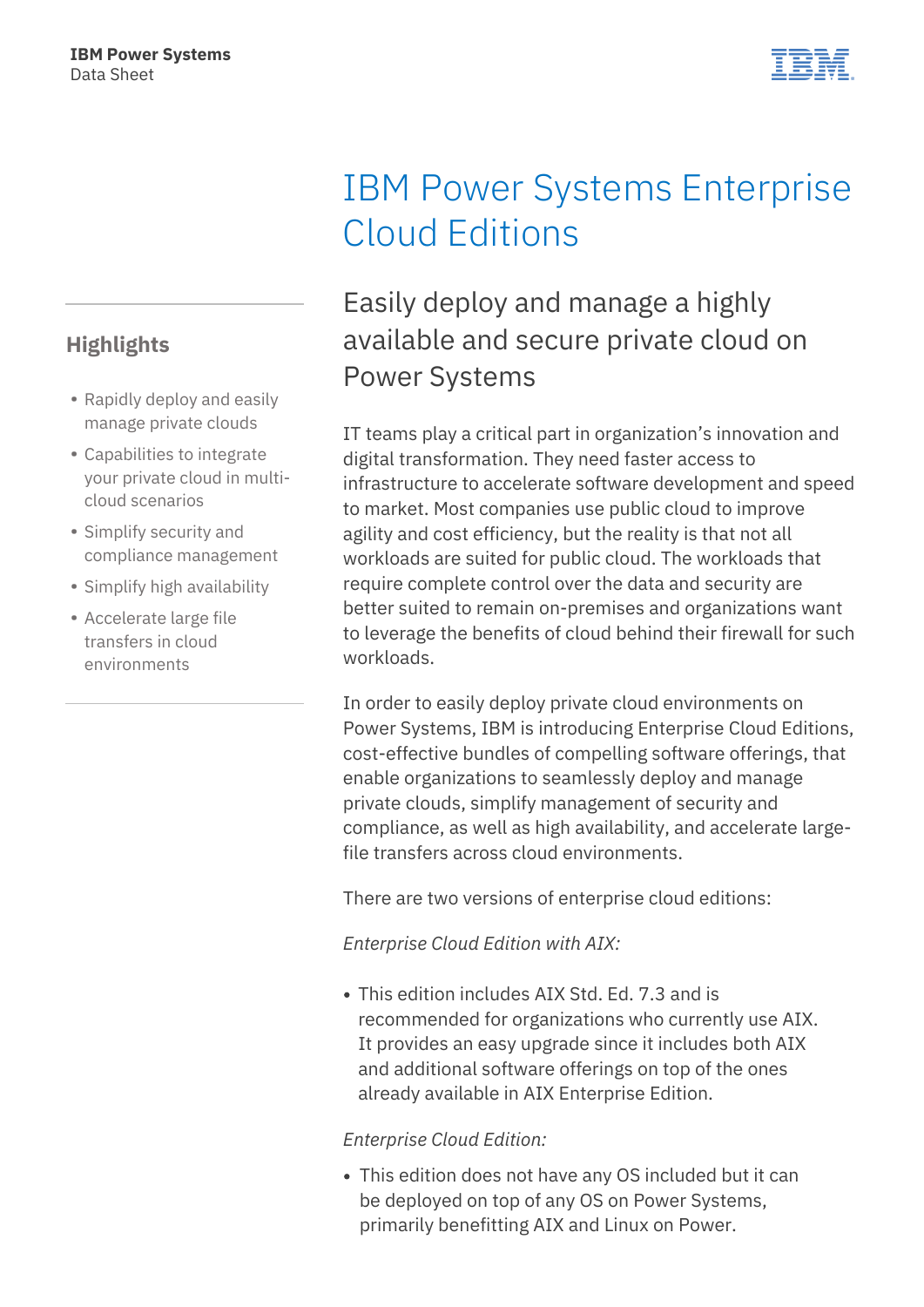

The below table has the details of the different offerings in the both the editions:

| <b>Benefit</b>                                     | <b>Product</b>                     | <b>Description</b>                                                                                                                            |
|----------------------------------------------------|------------------------------------|-----------------------------------------------------------------------------------------------------------------------------------------------|
| Rapidly deploy and easily manage<br>private clouds | PowerVC                            | Self-service infrastructure provisioning at scale                                                                                             |
|                                                    | Cloud Management<br>Console (SaaS) | Cross-datacenter monitoring of all Power Systems<br>infrastructure                                                                            |
| Simplify security and compliance                   | PowerSC <sub>2.0</sub>             | Security and compliance management of Power<br>Systems environments and raise the overall assurance<br>level with multi-factor authentication |
| Simplify high availability management              | VM Recovery Manager DR             | Simplified, OS agnostic HA solution for cloud<br>deployments                                                                                  |
| Accelerate file transfer in cloud<br>environments  | Aspera                             | High speed large-file exchange between (multi-/hybrid-)<br>cloud environments                                                                 |